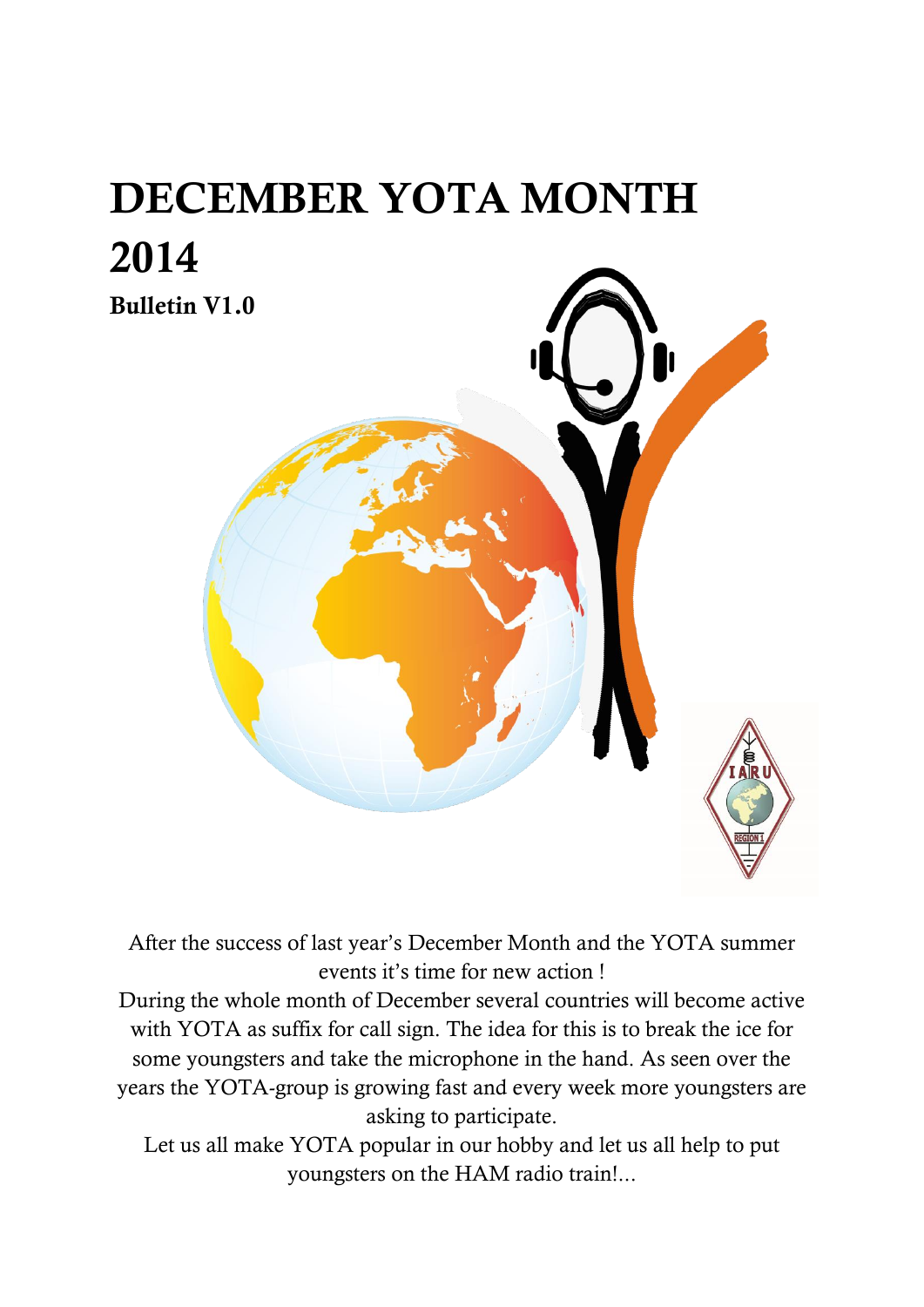*Applicants must ensure that the callsign is used primarily to put Youngsters On The Air (Youngsters are defined by IARU R1 as 'under-26')*

#### **WHEN:**

1 December 2014 00:00 UTC till 31 December 2014 23:59 UTC

#### **CALLSIGNS:**

Every country is allowed to have a maximum of 2 call signs with YOTA in suffix. If it is not possible in your country to have such a special callsign, exceptions will be made to add /YOTA after your callsign. Please let this know by sending an e-mail with these details to: Lisa – PA2LS or Tommy – ON2TD

Your call sign(s) will be put on the website and in the bulletins.

Callsigns received by now:

A43YOTA GI14YOTA GW14YOTA GD14YOTA GM14YOTA LX..YOTA OM9YOTA OM14YOTA ON4YOTA PA6YOTA

*\* Would you like to participate? Register at least before 24 November 2014, by sending an e-mail to [december\(@\)ham-yota.com](mailto:december@ham-yota.com)*

#### **BANDS / MODES:**

Every band / mode is allowed. This is NOT a contest but a shout to the world of hamradio. Try to get as much youngsters on the air in this month. In many counties youngsters without a license can go on air as second operator.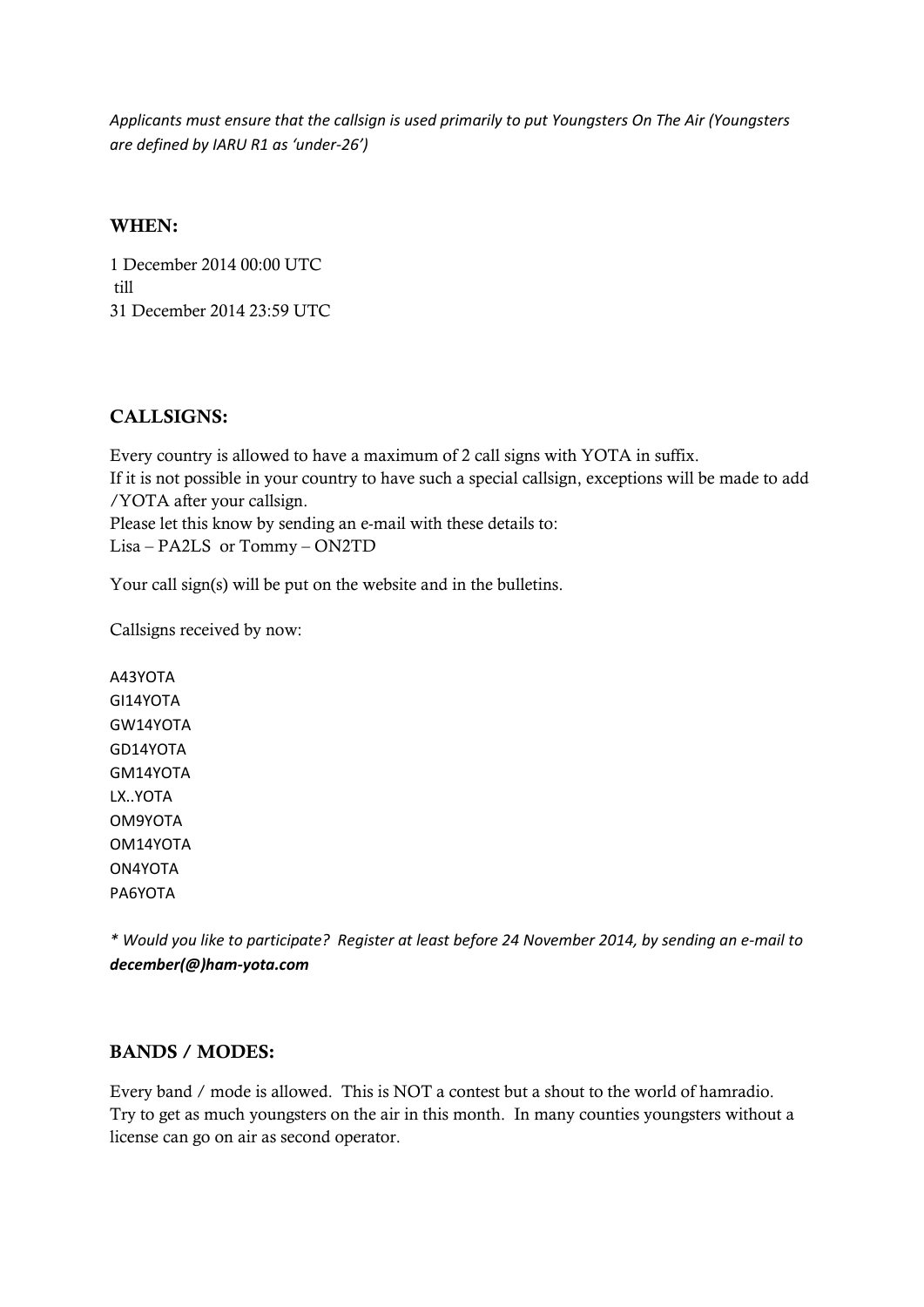#### **QSL & QRZ.COM:**

QSL MANAGER: OM2FY – Brani

QSL-CARDS: There is one uniform card that will be send via bureau by OM2FY. The backside content holds information about YOTA and a label with QSO-details with correct call sign.

LOGS: ONLY in ADIF !

Send your log weekly to [qsl@ham-yota.com,](mailto:qsl@ham-yota.com) we need to receive at least before **10 January 2015** all logs.

Filename contain call sign + week of the month.

Examples: ON4YOTA-1.adi , ON4YOTA-2.adi

Please make sure to take care of these log files. It's not you but the other operator that wants a QSL card. We've seen in the past things go wrong, try to be strictly with your logs !

QRZ.COM: Also a uniform text will be provided for your QRZ page. You can complement this with own information. IMPORTANT: Set QSL manager on your page to OM2FY. Even if you already used the call sign in previous or future activities.

#### **AWARDS:**

Awards will be available for radio amateurs that made QSO's with YOTA stations. Award manager is Bjorn – ON9CFG There will be a bronze – silver – gold – platinum award. SWL can also request awards. Also the award will be something special than the regular boring looking thing you get  $\odot$ Sample of award in the last page. AWARD INFO AND RULES ON THE BOTTOM PAGE

#### **SKED:**

A sked will be provided. Sked leading by the YOTA crew.

More volunteers wanted Please let us know ASAP !

#### **! IMPORTANT ! HOW YOU SHOULD MAKE YOUR QSO'S ON AIR:**

Let us all be fair, if you listen on the bands and try to work a special station, the only frustration you get is people non-stop shouting their callsigns, most of all only the 2 characters. Even when the station is in the middle of a QSO, just shout over it.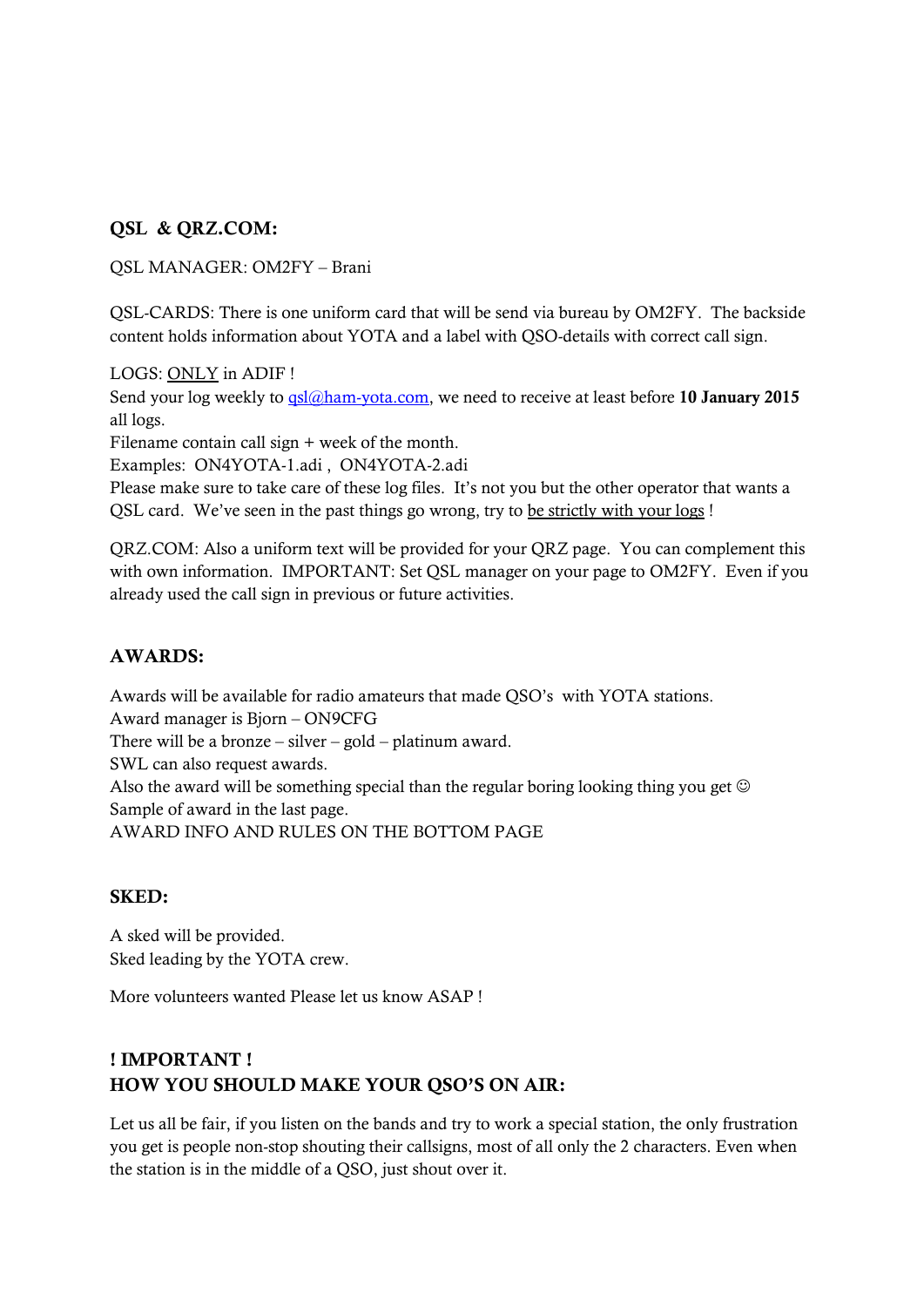This problem is avoid very simple. The operator of the special station has to follow some simple rules and the stations calling have no other option than follow the operator.

Many times you here saying that it's the novice or new hams who misbehave on this, well, let us show that we all know exactly how it's done proper !

Therefore we try to encourage the **DX CODE OF CONDUCT** among youngsters.

Let us agree to use constantly the rule: Only full callsigns. You will be amazed how discipline suddenly kicks in….

Off course it's better to use all rules of 'The Code' ,we specially like to hear every YOTA callsign use this discipline ad show that youngsters have the best behavior on the bands.

#### **PICTURES AND ARTICLES:**

We would like to receive pictures and articles (soapbox) of your activity. We will publish them on [www.ham-yota.com](http://www.ham-yota.com/)

#### **FUNDING**

We are looking for fundraisers who would like to support this activity. With this funding we will cover the expenses made for QSL printing.

Please contact *[december\(@\)ham-yota.com](mailto:december@ham-yota.com)* if you are interested.

#### **COORDINATORS:**

Lisa – PA2LS pa2ls@iaru-r1.org Tommy – ON2TD on2td@ham-yota.com Extra hands welcome !

*Would you like to participate? Send an e-mail to [december\(@\)ham-yota.com](mailto:december@ham-yota.com) Register at least before 24 November 2014*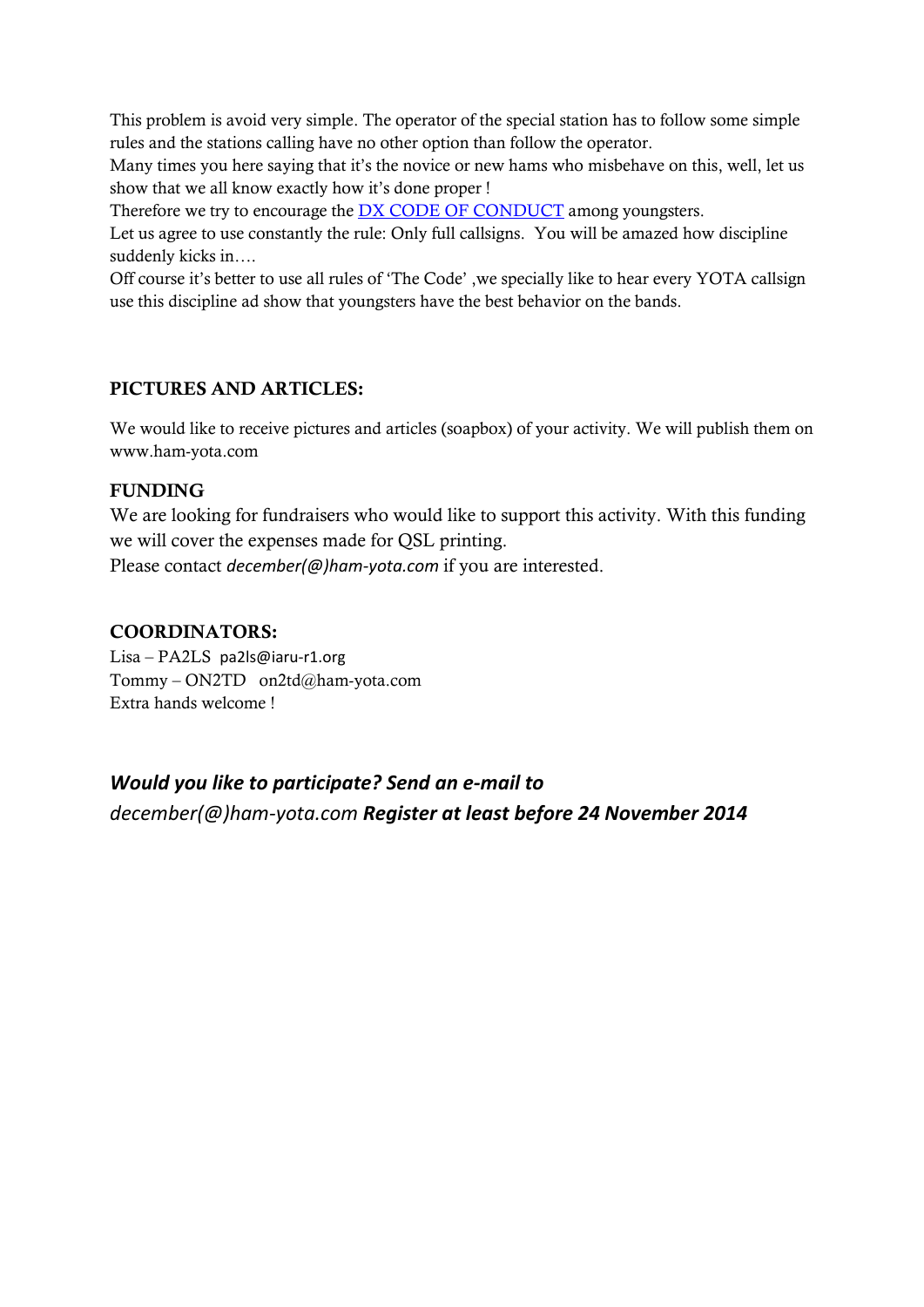## **YOTA Award December 2014**

**May be requested by any licensed amateur radio or SWL** 

#### **Different awards:**

Bronze : … worked YOTA stations

Silver : … worked YOTA stations

Gold: … worked YOTA stations

Platinum: Worked all YOTA stations as published on [www.ham-yota.com](http://www.ham-yota.com/)

*(number of stations needed for the awards will be announced in the end of November)*

#### **Price:**

Free of all costs. Awards will be electronically distribute to reduce the workload and to save costs.

#### **Claiming:**

Only contacts during December 2014 are valid. Each station may be counted only one time. All bands and all modes. By sending your log for those QSO's to [on9cfg@uba.be](mailto:on9cfg@uba.be) All logs will be published on ClubLog

### **Distribution:**

Starts at 1 February 2015